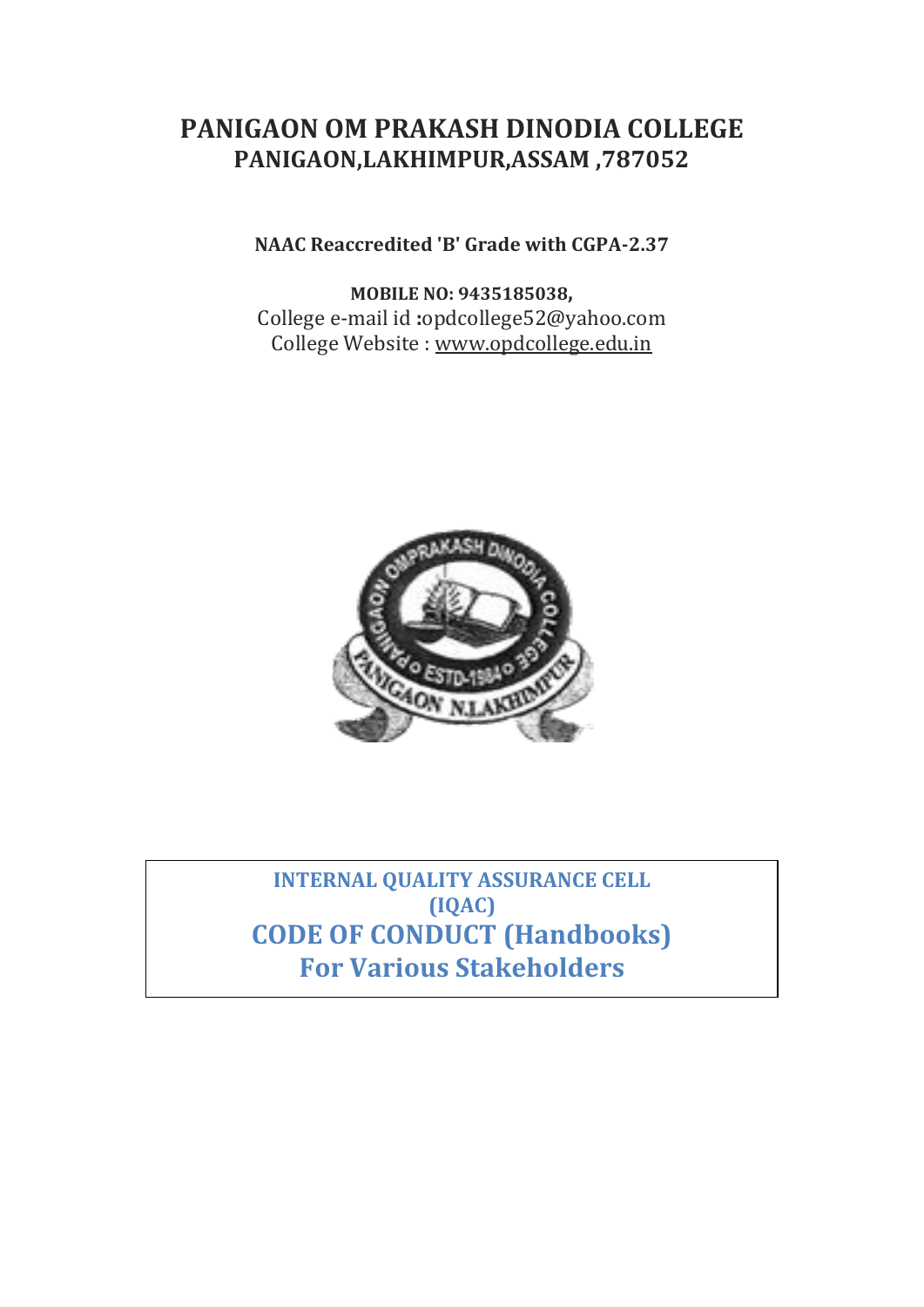# **A) Responsibilities and duties of HOD**

- 1. Teaching and Evaluation
- 2. Organizing national ,state and local seminars and workshops.
- 3. Organizing Extension Activities
- 4. Organizing Awareness Programs
- 5. Publishing papers in national and international journals.
- 6. Organizing departmental seminar, Group discussion, sessional examination and evaluation of the same.
- 7. Participating in refresher, orientation, short term courses, seminars and workshops for professional development
- 8. Hanging notice to display attendance, sessional examination marks course plans, routines etc.
- 9. Evaluation of home assignments.
- 10. Student's counselling.

.

- 11. Contributing to the activities sustaining accreditation of the institute.
- 12. Organizing parents meet.
- 13. Conducting tutorial and remedial classes to weaker students.
- 14. Any other duties assigned by the Principal from time to time.

#### **B) Duties of Associate Professors/Assistant Professors**

- 1) Teaching, Evaluation and ensuring attendance of students as per University norms.
- 2) Planning and implementation of instructions received from Head/principal.
- 3) Student's assessment and evaluation.
- 4) Delivering resource materials to students.
- 5) Extension of services to the industry and community.
- . 6) Participating in refresher, orientation, short term courses, seminars and workshops for professional development.
- 7) Engaging in Curricular, Co-curricular and extra-curricular activities.
- 8) Publication of research papers, articles & Books
- 9) Organize and Participating in seminars/conferences/workshops.
- 10)Participating in departmental functions.
- 11)Performing Examination works pertaining to College and University.
- 12)Arrangement of remedial and tutorial classes.
- 13)Upgrading of qualifications.
- 15) Guide to encourage and assist the students.
- 16) Any other duties assigned by IQAC, the Principal and the HOD from time to time.

# **D) Responsibilities of the Librarian**

- 1) Prepares and issue of Library cards to students and staff.
- 2) Maintain book issues and book return register of students and staff members.
- 3) Maintains fine collection register and instruct students to deposit the fine.
- 4) Displays new arrivals by photocopy of the cover page of the books and journals.
- 5) Collects international journals & magazines and highlight important articles & news.
- 6) Compiles back volumes of journals and periodicals and arrange them for binding and stacking.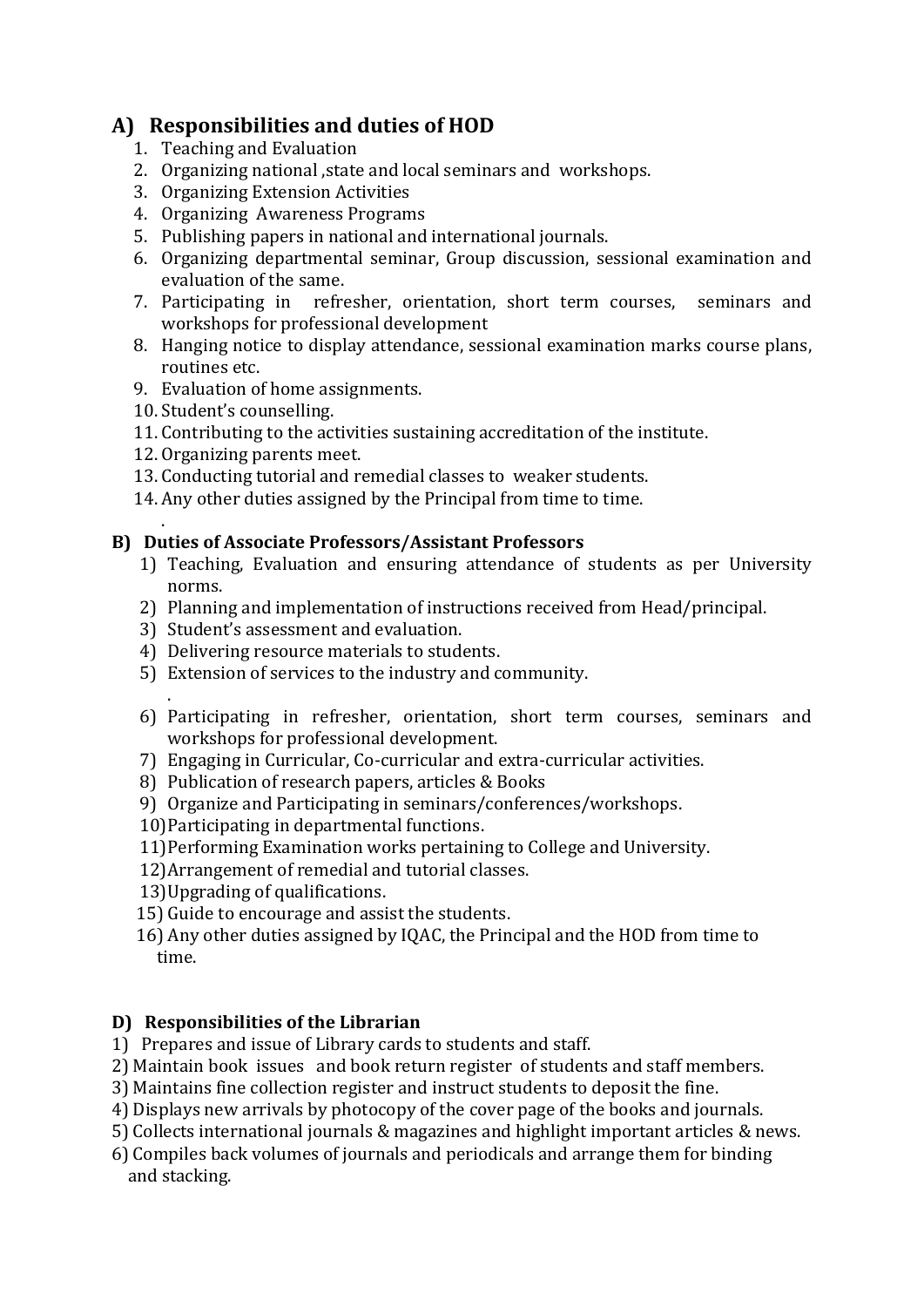7) Maintains the day-wise records of visits of staff or faculty members in the library.

8) Displays the cuttings of news papers on educational/social matters.

9) Prepares and submits the list of requirement of books to the principal for further procurement.

- 10) Maintains discipline of the students in the library..
- 12) Regularly undertakes binding of books which are damaged.
- 13) Any other matter assigned by Principal from time to time.

### **E) Responsibilities of Clerk Under O.S.**

- a) Maintaining of personal files of teaching and non teaching staff.
- b) Maintenance of attendance registers of teaching and non teaching staff,
- c) Maintenance of service books.
- d) Maintaining leave record of staff.
- e) Completion of attendance of faculty and non teaching staff and forwarding the
- f) Same to accounts section for preparation of payment.
- g) Examination form filled up.
- h) Maintenance of RTI
- i) Any other duties assigned by the Principal from time to time.

#### **F) Responsibilities of the Accountant**

- a. Prepares annual budget estimate of the college under guidance of the Principal.
- b. Prepares documents for submission of six monthly and annual audit.
- c. Allotment of Budgets to every department of the college.
- d. Verifying bills for payment
- e. Checking the monthly pay sheet.
- f. Checking the cash book daily
- g. To file TDS returns
- h. Holds custody of receipt books and vouchers.
- i. Prepares all the records as required for audit.
- j. Settlement of journey claims and advances.
- k. Any other duties assigned by the Principal from time to time.

#### **L) Code of Conduct for Students**

- a) She/he should strictly follow the rules of the college.
- b) Must maintain Uniform and Identity Card in the college campus as per prescribed by the authority.
- c) Students should keep their vehicles in the place allotted by the authority.
- d) Each student should behave politely with the teachers, non-teaching staff members, and the staff in the library & with the co-students
- e) Smoking, alcohol drinking, tobacco and & beetle leaf use are strictly prohibited in the college campus.
- f) Students are strictly prohibited to scribble anything on the walls of the classroom & of the toilet.
- g) Students should not damage the benches, tables, chairs, fans & lights in the classroom and other properties of the college.
- h) Students should not organize any function of their own without the permission of the authority.